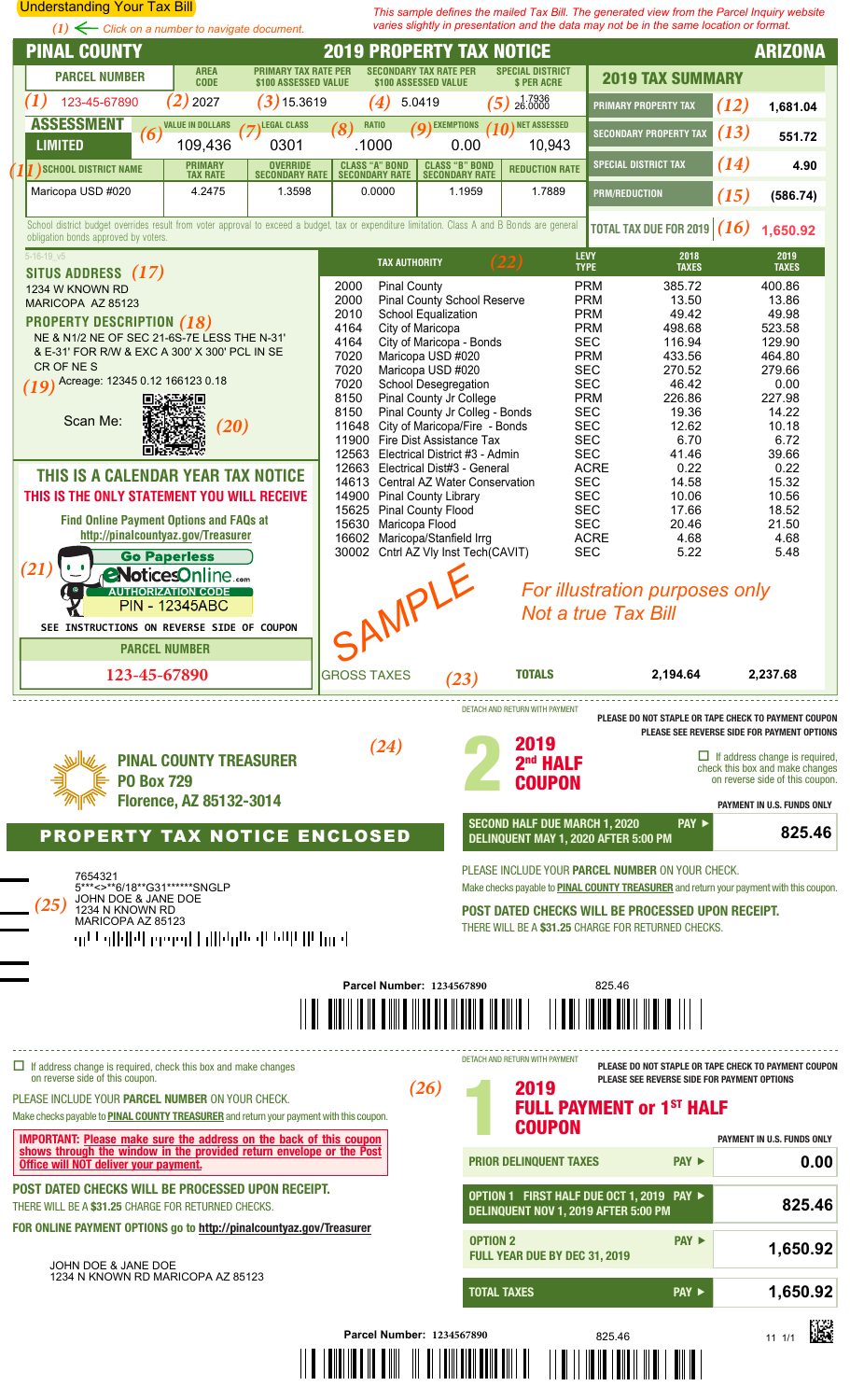## **Tax Bill Explanation**

<span id="page-1-0"></span>Annual property tax statements are provided to the public in September on a calendar year basis.

*Click on a number to return to sample Tax Bill*

**[\(1\)](#page-0-0) Parcel Number:** The parcel number identifies the property / land for tax purposes. The number is derived from the book, map, and parcel defined by the County Assessor. You may receive more than one bill:

- A parcel number that begins with a number represents Real property.
- A parcel number that begins with a 'T' represents an Un-Affixed Mobile Home
- A parcel number that begins with a 'B' represents Business Personal Property
- A parcel number that begins with an 'I' represents Improvement only.

**[\(2\)](#page-0-0) Area Code:** A tax area code is a four (4) digit code used by the Assessor to designate which tax authority districts a property is located within. A Tax Authority District is a selfgoverning subdivision of the state created to provide services that are not already provided by another district or jurisdiction. These districts are listed as "Tax Authority" on the property tax bill. These tax authorities include school and city districts, as well as any other taxing districts.

**[\(3\)](#page-0-0) Primary Tax Rate:** The total of the primary tax rates and can be used to compute the gross primary taxes by taking the Limited Value in Dollars in the Assessment box divided by 100 and multiplied by the total Primary Tax Rate Per \$100 Assessed Value. (Rounding based on cumulative rate multiplication vs. rate by rate multiplication and summing).

**[\(4\)](#page-0-0) Secondary Tax Rate:** The total of the Secondary Tax Rates and can be used to compute the Secondary Taxes by taking the Net Assessed amount from Limited Value of Dollars in the Assessment Box divided by 100 and multiplied by the total rate displayed in the Secondary Tax Rate Per \$100 Assessed Value. (Rounding based on cumulative rate multiplication vs. rate by rate multiplication and summing).

Proposition 117 was approved by the voters of Arizona in November of 2012. It took effect in 2015 and also impacted the 2015 property valuations. There are two big changes that resulted from Proposition 117. First, your property taxes will now only be computed based on the Limited Property Value (LPV.) Second, the LPV cannot increase more than 5% per year, in almost all cases. The LPV cannot exceed the FCV in the same year, as before.

**[\(5\)](#page-0-0) Special District \$ Per Acre:** Comprised of the obligation for special taxing districts, voter approved bonds and budget overrides. Take the acreage (from the Situs Address box) and multiply by the rates listed under Special District \$ Per Acre to calculate the total for each agency. Note: Districts with multiple Special District \$ per acre can have slightly different acreage amounts; this is based on the values assigned for each district between the district and the Assessor. Also, PLOT (per lot assessment) authorities are not listed under the acreage section because they are not a 'true acre' calculation but are a set amount from the Special District Taxing Authority. However the amount charged is still included in the Special District total in the Summary section.

**[\(6\)](#page-0-0) Limited Value:** is the basis for computing primary taxes for the maintenance and operation of schools, districts, cities, community college districts, counties and the state. The Limited Value is a statutory calculation, mandated by the Arizona State Legislature.

**Value in Dollars:** The valuation of the property also plays a key role in calculating the property taxes. Each year the Pinal County Assessor mails a Notice of Valuation to all property owners. The valuation is based on the market sales in your area. If you believe the valuation is incorrect, a period of time is designated to file an appeal. For more information concerning the valuation, ownership, classification or a change of address, [e-mail](mailto:Assessor@pinalcountyaz.gov) or visit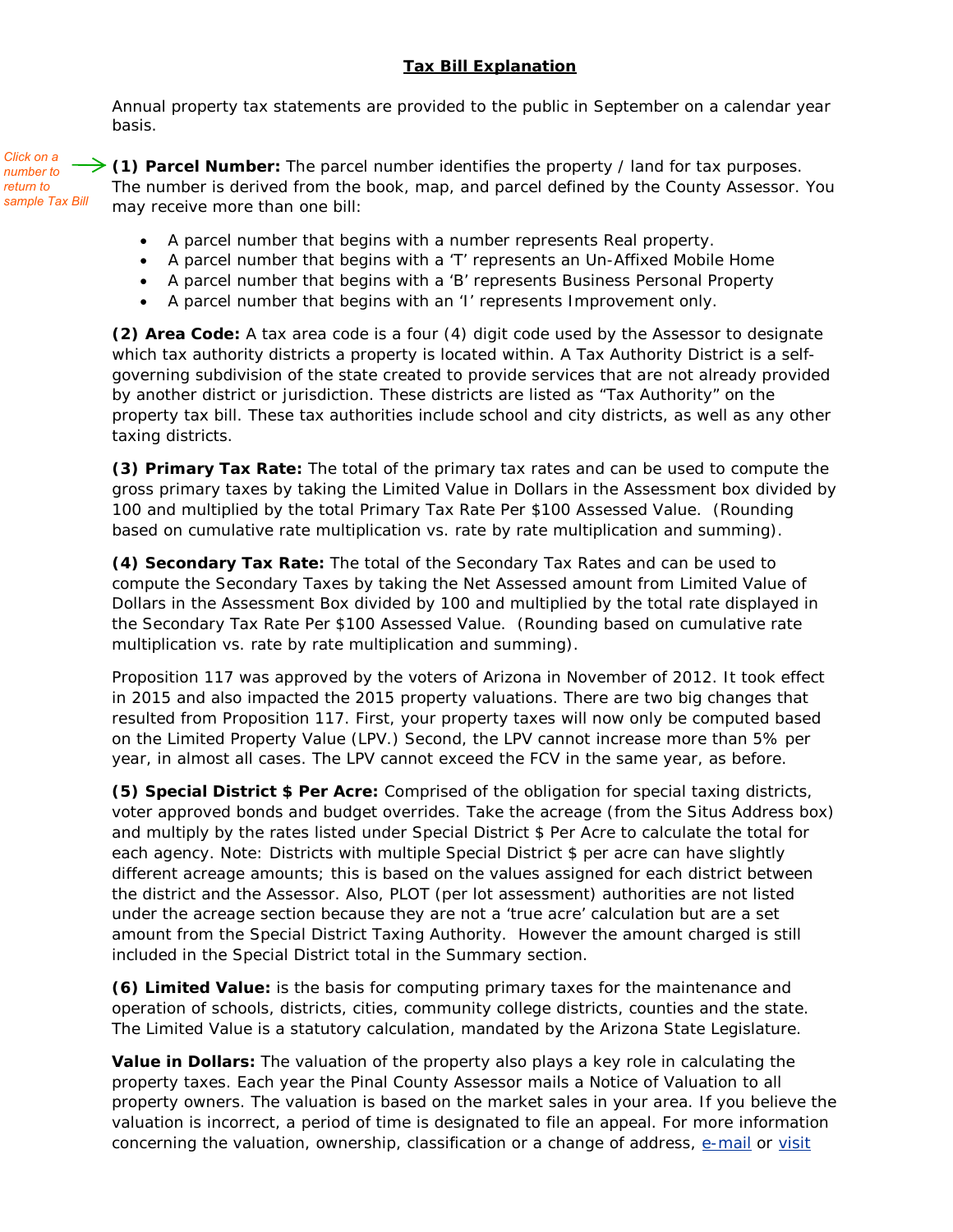<span id="page-2-0"></span>[the website](http://pinalcountyaz.gov/Assessor/Pages/home.aspx) of the Assessor's Office, P.O. Box 709, Florence, Arizona 85132. Phone: 520- 866-6361.

**[\(7\)](#page-0-0) Legal Class** Arizona's property tax system "classifies" property according to its usage: residential, rental, commercial, etc. For more information on legal/property classifications refer to this [Arizona Department of Revenue document,](https://azdor.gov/sites/default/files/media/PROPERTY_AssessmentPart3Ch1.pdf) or [e-mail](mailto:Assessor@pinalcountyaz.gov) or [visit the website](http://pinalcountyaz.gov/Assessor/Pages/home.aspx) of the Assessor's Office, P.O. Box 709, Florence, Arizona 85132. Phone: 520-866-6361.

**[\(8\)](#page-0-0) Ratio:** Each class of property is assigned an assessment ratio, pursuant to state law. The assessment ratios are applied to both the primary and secondary values of property which determines the property's net assessed value. If you see 'mixed' under legal class and/or ratio then there may be mixed values for your property. For Legal Class information [e-mail](mailto:Assessor@pinalcountyaz.gov) or [visit the website](http://pinalcountyaz.gov/Assessor/Pages/home.aspx) of the Assessor's Office, P.O. Box 709, Florence, Arizona 85132. Phone: 520-866-6361.

**[\(9\)](#page-0-0) Exemptions:** Real and personal property is subject to taxation unless it falls under one of the types of property exempted by the Arizona constitution. Some examples are: certain widows and widowers, disabled person(s), property owned by federal, state, city, and county governments, qualifying religious organizations, qualifying educational facilities, business inventory held for resale, and household goods used for non-commercial purposes. For questions regarding exemptions [e-mail](mailto:Assessor@pinalcountyaz.gov) or [visit the website](http://pinalcountyaz.gov/Assessor/Pages/home.aspx) of the Assessor's Office, P.O. Box 709, Florence, Arizona 85132. Phone: 520-866-6361.

**[\(10\)](#page-0-0) Net Assessed**: The net assessed value is figured by multiplying the limited value by the ratio and subtracting exemptions (if applicable).

## **[\(11\)](#page-0-0) School District(s) Taxing Information**

- **Primary tax rate:** For Maintenance and Operations and Capital Outlay.
- **Override Secondary rate:** School district budget overrides result from voter approval to exceed a budget, tax or expenditure.
- **Class A and B Secondary rates:** Class A and B Bonds are general obligation bonds approved by voters.
- **Reduction rate:** Base reduction calculated rate for the school district for Additional State Aid to Education (ASAE).

**[\(12\)](#page-0-0) Primary Property Tax (PRM)**: The Primary taxes are based on the "limited value" and are comprised of the levy amount set by the county, cities and towns, county community college and schools for their maintenance and operation expenses. Refer to number (3).

**[\(13\)](#page-0-0) Secondary Property Tax (SEC)**: Comprised of the total of the obligation for Special Taxing Districts, voter approved bonds and budget overrides that are assessed on valuation. Refer to number (4).

**[\(14\)](#page-0-0) Special District Tax:** Certain districts levy based on acreage (Numbers 5 & 19), such as Electrical, Water, and Irrigation versus valuation. Special Districts are approved by local voters to provide service to the taxed individuals. There may be PLOT (per lot) assessments as well.

**[\(15\)](#page-0-0) PRM/Reduction:** State Aid to Education is given on Class 03 properties (owner primary residence) and is a reduction applied to school district primary taxes. There may be additional reductions applied beyond the current cap for reduction of \$600 to meet the constitutional 1% limit – [Arizona State Constitution Article 9 section 18.](http://www.azleg.gov/viewDocument/?docName=http://www.azleg.gov/const/9/18.htm)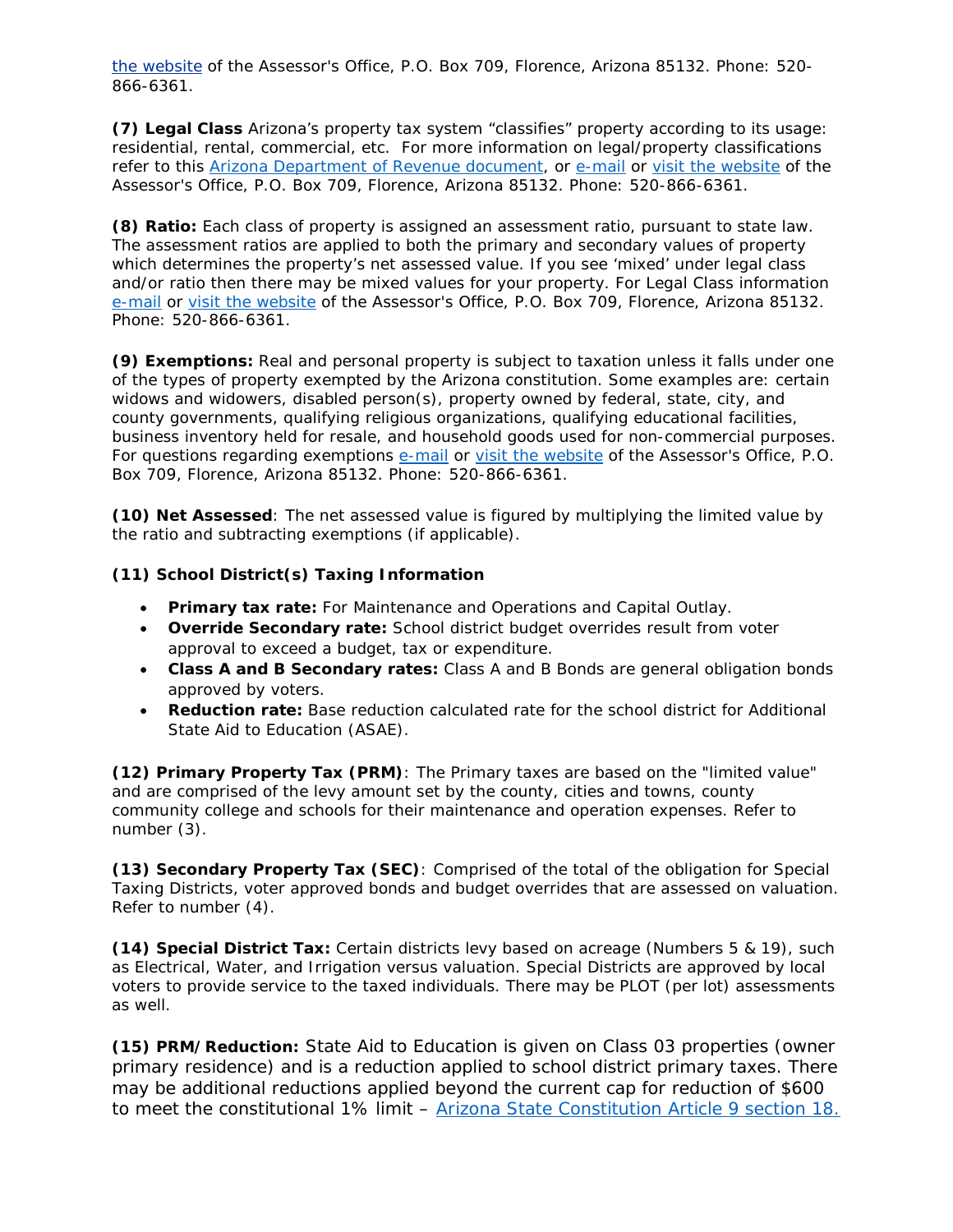<span id="page-3-0"></span>**[\(16\)](#page-0-0) Total Tax Due:** Net total tax due for the tax year. Primary taxes less State Aid Reduction (if applicable), Secondary taxes and Special District taxes totaled.

**[\(17\)](#page-0-0) Situs Address:** Actual physical address assigned to this property.

**[\(18\)](#page-0-0) Property Description:** The Real property description is used to locate it; referencing surveys and approved recorded maps, and is maintained by the County Assessor. It may be abbreviated on this statement and should not be used for documents requiring legal descriptions.

**[\(19\)](#page-0-0) Special District/ Acreage:** This lists the taxing authority number which can be found in the tax detail box and the acreage used for tax calculation. This acreage can be multiplied by the rate displayed in the Special District \$ Per Acre (5) to determine the tax amount.

**[\(20\)](#page-0-0) QR Code Scan:** The QR Code on the mailed tax statement provides a direct "no type" pathway to tax bill information through the use of a smartphone camera. Tax payers can scan the provided code with a smartphone camera and automatically be directed to the Treasurer's [website](https://treasurer.pinalcountyaz.gov/ParcelInquiry/) where they will find detailed parcel information, tax bill totals, and payment options for the referenced parcel. This feature is available on Apple phones by default and can be enabled on Android by the installation of readily available free QR Code Scanner software.

**[\(21\)](#page-0-0) eNotice code:** eNotices are a paperless cost saving solution providing instant access to your tax information anywhere you are. This code can be found on the tax bill currently being mailed to you and is used along with your parcel number to sign up for eNotices. When you enroll, you will receive future email notifications that your tax statement is available for print or view. [Click Here](https://enoticesonline.com/index.php/pin) to sign up!

**[\(22\)](#page-0-0) Tax Authority:** The tax statement is comprised of levy amounts set by multiple taxing authorities. The Treasurer's office does not set tax rates; however, the Treasurer is responsible for the collection of taxes. Listed below are the taxing authorities in Pinal County.

- **The Board of Supervisors** sets the tax rates for Pinal County, the Pinal County Library District, the Pinal County Flood Control District and Fire District Assistance Tax.
- Each **City** or **Town**, **School District, Special District, Irrigation and Drainage District** and **Central Arizona Water Conservation District** independently sets its own tax rates.
- **The County School Superintendent** sets the rate for the Mary C. O'Brien Accommodation School, Un-organized Schools and the Reserve Fund.
- **Central Arizona College:** Sets the rate for the Pinal County Community College.
- **Community College District Bonds:** A voter approved tax required to pay for the debt service for Community College and School Bond Projects.
- **School Equalization:** The State Legislature, through statutes, sets the rates for School Equalization assistance for education.
- **Pinal County:** Taxes to support the primary County operating account that provides funds for the delivery of services to citizens of Pinal County.
- **Pinal County Library:** This district collects taxes for the main County Library and contributes to a county wide library loan program with other city libraries.
- **Pinal County Flood Control:** For construction of flood control projects within Pinal County.
- **Fire District Assistance Tax (FDAT):** FDAT is shared by all fire districts in Arizona to assist with the response of emergencies to areas outside established fire district boundaries for rescue services only. Every tax payer in the state pays the FDAT including residents that are covered by a Special Fire District.